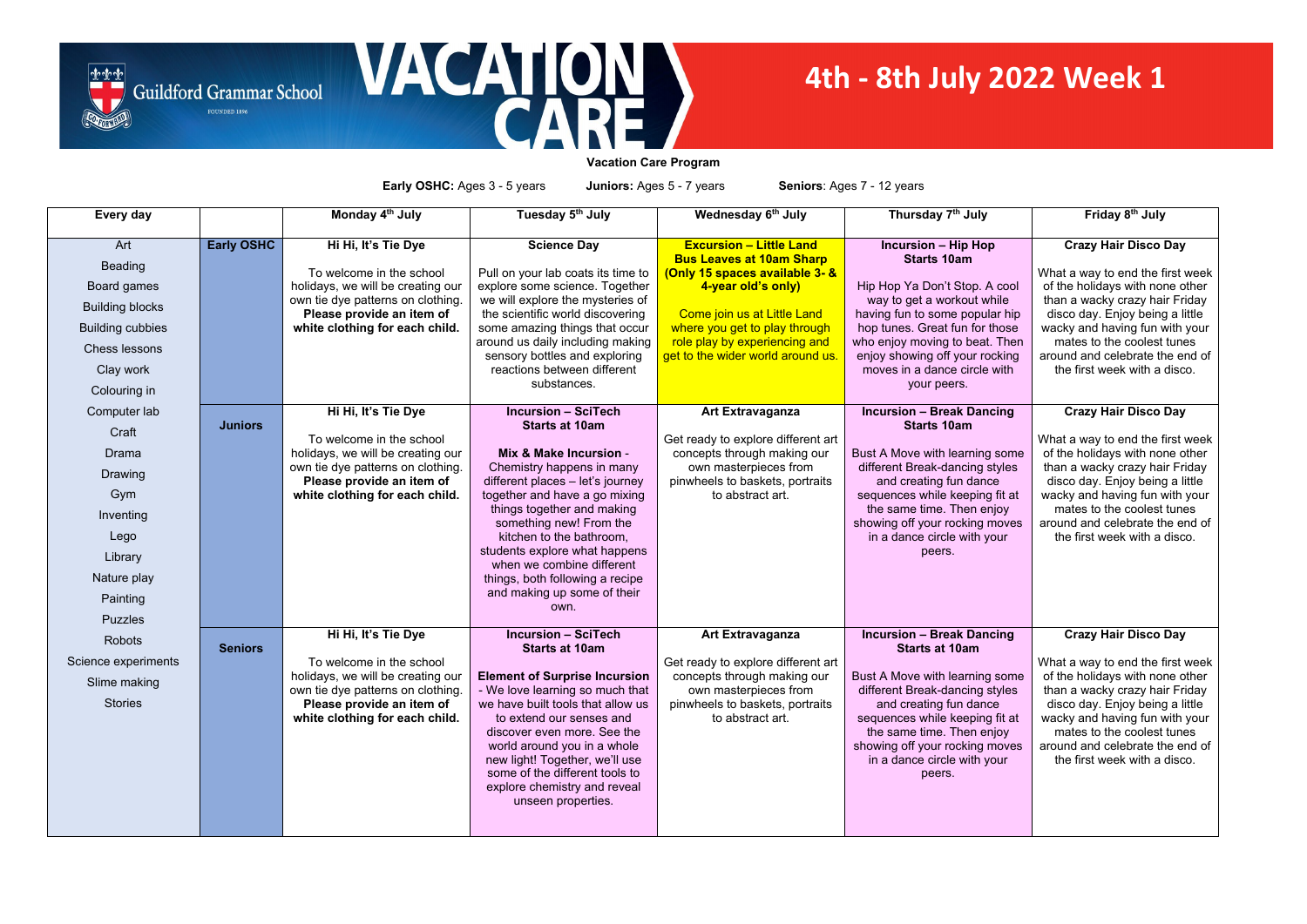



**Vacation Care Program**

**Early OSHC:** Ages 3 - 5 years **Juniors:** Ages 5 - 7 years **Seniors**: Ages 7 - 12 years

| Every day               |                   | Monday 11 <sup>th</sup> July                                               | Tuesday 12th July                                                         | Wednesday 13th July                                                      | Thursday 14th July                                                | Friday 15th July                                                 |
|-------------------------|-------------------|----------------------------------------------------------------------------|---------------------------------------------------------------------------|--------------------------------------------------------------------------|-------------------------------------------------------------------|------------------------------------------------------------------|
| Art<br><b>Beading</b>   | <b>Early OSHC</b> | <b>Incursion - Birds of Prey - Starts</b><br>at 10:30am                    | Bear Hunt Adventure Day &<br><b>Teddy Bears' Picnic</b>                   | <b>Incursion - Stufflers Build a Hat</b><br><b>Workshop</b>              | <b>Excursion - Woodbridge Café</b><br><b>Visit</b>                | Pajama Day                                                       |
|                         |                   | Join us for a talk and display with                                        | We're going on Bear Hunt, we're                                           | Stufflers make stuffing fun. Build                                       | <b>Leave at 10am</b>                                              | Nothing is better than a lazy<br>pajama day in winter woolies.   |
| Board games             |                   | some of Western Australia's biggest                                        | going on Bear Hunt, I'm not scared.                                       | your very own stuffed winter wooly                                       | Together we will wander to the                                    | Crawl out of bed and join us in                                  |
| <b>Building blocks</b>  |                   | birds. You can see up close, learn<br>to identify and interact with these  | Today is Bear Hunt Day. We will<br>enjoy a classic story, design our own  | hat to keep you warm on the cold<br>winter mornings. Six designs to      | Woodbridge Café and enjoy a<br>beautiful morning tea milkshake    | your winter woolies for a movie<br>and popcorn day while keeping |
| <b>Building cubbies</b> |                   | wonderful big bird beauties of                                             | bear caves and binoculars and go on                                       | choose from.                                                             | and snack with our friends                                        | toasty warm.                                                     |
| <b>Chess lessons</b>    |                   | nature.                                                                    | a Bear Hunt together. Finishing the<br>day off with decorating our own    | <b>ANIMAL HATS</b>                                                       |                                                                   |                                                                  |
| Clay work               |                   |                                                                            | Teddy Bear Biscuits. Please bring a<br>special teddy friend from home who |                                                                          |                                                                   |                                                                  |
| Colouring in            |                   |                                                                            | doesn't mind possibly getting a little                                    |                                                                          |                                                                   |                                                                  |
| Computer lab            |                   |                                                                            | dirty.                                                                    |                                                                          |                                                                   |                                                                  |
| Craft                   |                   |                                                                            |                                                                           |                                                                          |                                                                   |                                                                  |
| <b>Drama</b>            | <b>Juniors</b>    | <b>Incursion - Birds of Prey - Starts</b><br>at 10:30am                    | Adventure Day with walk to the<br><b>Guildford Grammar Horses</b>         | <b>Incursion - Stufflers Build a Hat</b><br>Workshop                     | <b>Incursion - Gaming Vault</b><br><b>Starts at 10am</b>          | Pajama Day                                                       |
| Drawing                 |                   |                                                                            |                                                                           |                                                                          | Get immersed in the virtual world                                 | Nothing is better than a lazy                                    |
| Gym                     |                   | Join us for a talk and display with<br>some of Western Australia's biggest | Come join us while we go on an<br>adventure walk and we say a big         | Stufflers make stuffing fun. Build<br>your very own stuffed winter wooly | and escape reality in the big screen                              | pajama day in winter woolies.<br>Crawl out of bed and join us in |
| Inventing               |                   | birds. You can see up close, learn                                         | hello and feed our fabulous furry                                         | hat to keep you warm on the cold                                         | gaming truck or rock out with your                                | your winter woolies for a movie                                  |
| Lego                    |                   | to identify and interact with these<br>wonderful big bird beauties of      | friends down by the flats.                                                | winter mornings. Six designs to<br>choose from.                          | best dance moves on the outdoor<br>projector screen whichever has | and popcorn day while keeping<br>toasty warm.                    |
| Library                 |                   | nature.                                                                    |                                                                           | <b>ANIMAL HATS</b>                                                       | your interest or even try both.                                   |                                                                  |
|                         |                   |                                                                            |                                                                           |                                                                          |                                                                   |                                                                  |
| Nature play             |                   |                                                                            |                                                                           |                                                                          |                                                                   |                                                                  |
| Painting                |                   |                                                                            |                                                                           |                                                                          |                                                                   |                                                                  |
| <b>Puzzles</b>          |                   |                                                                            |                                                                           |                                                                          |                                                                   |                                                                  |
| Robots                  | <b>Seniors</b>    | <b>Incursion - Birds of Prey - Starts</b>                                  | Adventure Day with walk to the                                            | <b>Incursion - Stufflers Build a Hat</b>                                 | <b>Incursion - Gaming Vault</b>                                   | Pajama Day                                                       |
| Science experiments     |                   | at 10:30am                                                                 | <b>Guildford Grammar Horses</b>                                           | Workshop                                                                 | <b>Starts at 10am</b>                                             |                                                                  |
| Slime making            |                   | Join us for a talk and display with                                        | Come join us while we go on an                                            | Stufflers make stuffing fun. Build                                       | Get immersed in the virtual world                                 | Nothing is better than a lazy<br>pajama day in winter woolies.   |
|                         |                   | some of Western Australia's biggest                                        | adventure walk and we say a big                                           | your very own stuffed winter wooly                                       | and escape reality in the big screen                              | Crawl out of bed and join us in                                  |
| <b>Stories</b>          |                   | birds. You can see up close, learn                                         | hello and feed our fabulous furry                                         | hat to keep you warm on the cold                                         | gaming truck or rock out with your                                | your winter woolies for a movie                                  |
|                         |                   | to identify and interact with these                                        | friends down by the flats.                                                | winter mornings. Six designs to                                          | best dance moves on the outdoor                                   | and popcorn day while keeping                                    |
|                         |                   | wonderful big bird beauties of                                             |                                                                           | choose from.                                                             | projector screen whichever has                                    | toasty warm.                                                     |
|                         |                   | nature.                                                                    |                                                                           | <b>ANIMAL WATS</b>                                                       | your interest or even try both.                                   |                                                                  |
|                         |                   |                                                                            |                                                                           |                                                                          |                                                                   |                                                                  |
|                         |                   |                                                                            |                                                                           |                                                                          |                                                                   |                                                                  |